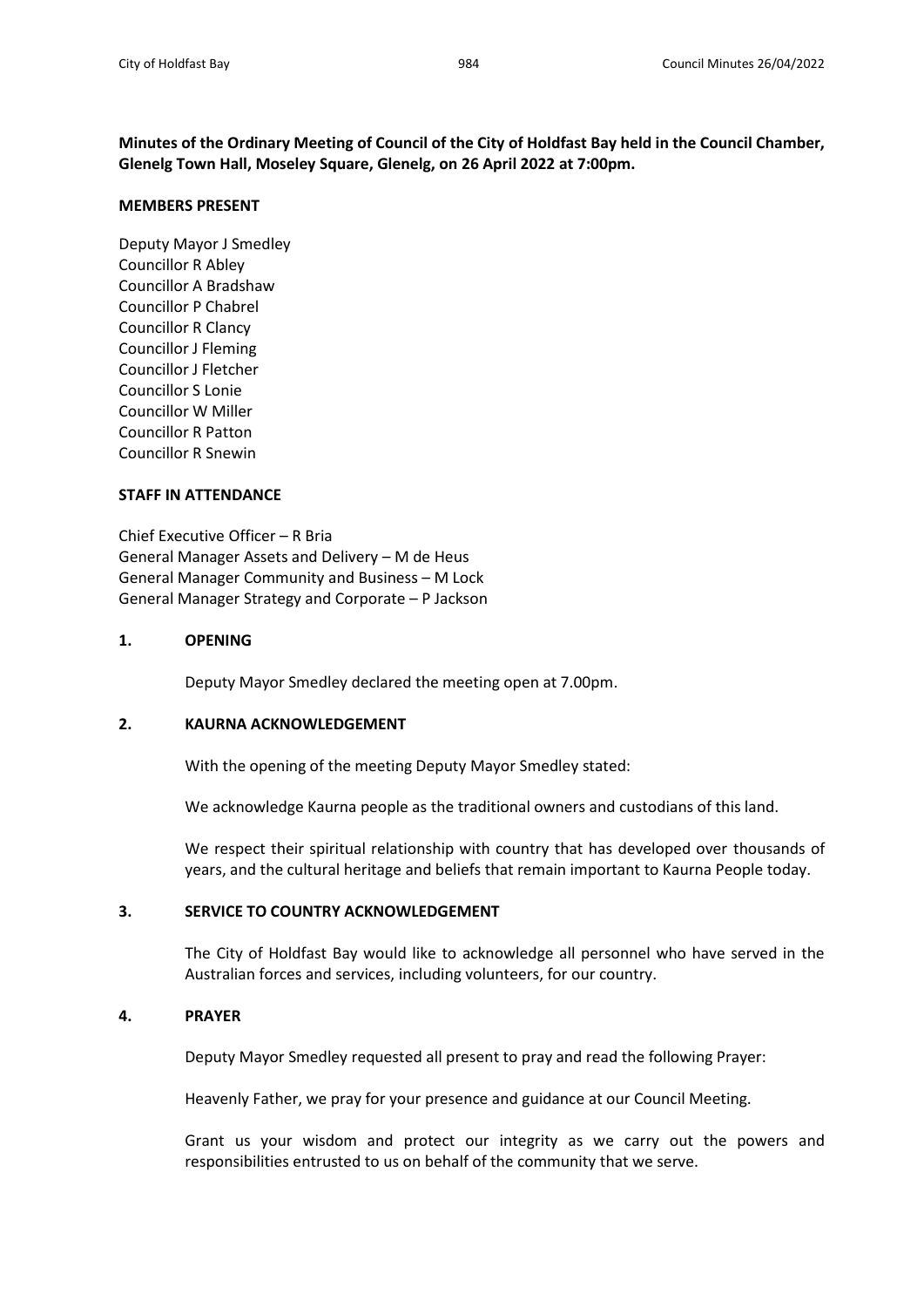## **5. APOLOGIES**

- 5.1 Apologies Received Mayor Wilson, Councillor C Lindop
- 5.2 Absent

# **6. ITEMS PRESENTED TO COUNCIL**

Deputy Mayor Smedley presented a framed Indigenous jersey from the Glenelg District Cricket Clubs annual awards dinner, held 22 April 2022.

# **7. DECLARATION OF INTEREST**

Members were reminded to declare their interest before each item.

# **8. CONFIRMATION OF MINUTES**

**Motion C260422/2573**

**That the minutes of the Ordinary Meeting of Council held on 12 April 2022 be taken as read and confirmed.**

Moved Councillor Lonie, Seconded Councillor Fletcher **Carried Unanimously**

### **9. PUBLIC PRESENTATIONS**

- 9.1 **Petitions** Nil
- 9.2 **Presentation** Nil
- 9.3 **Deputations** Nil

# **10. QUESTIONS BY MEMBERS**

### 10.1 **Without Notice**

# 10.1.1 **Jetty Road/Colley Terrace Development**

Councillor Bradshaw asked a question in relation to when the development on Jetty Road/Colley Terrace will commence.

CEO provided a response.

# 10.1.2 **Carl Cox and Eric Powell Mobile Disco Event**

Councillor Fletcher asked a question in relation to Carl Cox and Eric Powell Mobile Disco Event.

General Manager Community and Business took the question on notice.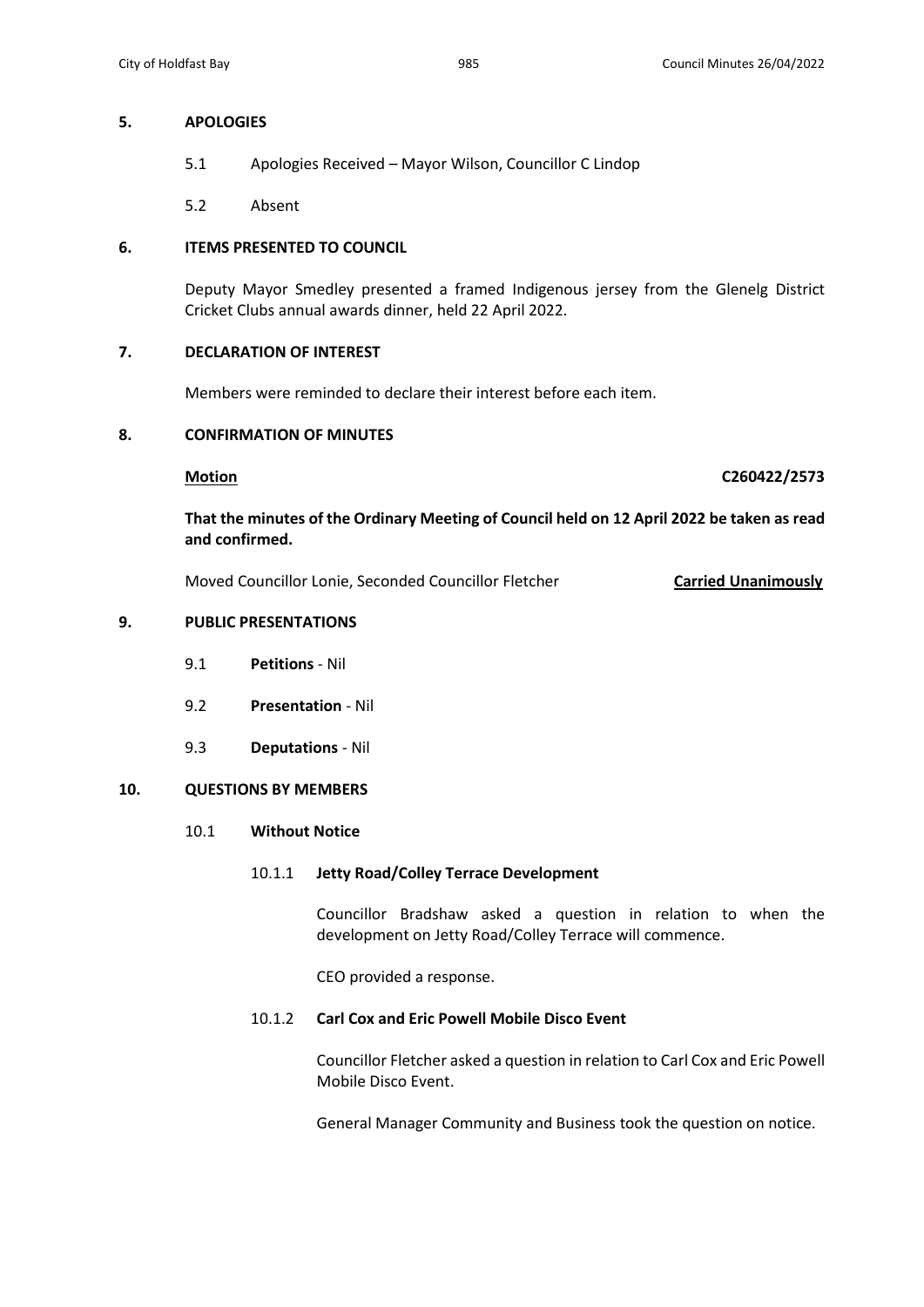## 10.1.3 **28 Sturt Road, Brighton**

Councillor Fleming asked a question in relation to the trees felled at 28 Sturt Road, Brighton.

General Manager, Strategy and Corporate provided a response.

# 10.1.4 **Shop Front Grants**

Councillor Miller asked a question in relation to Shop Front Grants.

General Manager, Community and Business took the question on notice.

## 10.1.5 **Jetty Road Mainstreet Committee**

Councillor Miller asked a question in relation to the recruitment process for Jetty Road Mainstreet Committee members.

General Manager, Community and Business provided a response.

## 10.1.6 **Art Deco Heritage Review**

Councillor Miller asked a question in relation to the Art Deco Heritage Review.

General Manager, Strategy and Corporate provided a response

## 10.1.7 **Homelessness in the City**

Councillor Abley asked a question in relation to homelessness in the City.

General Manager, Community and Business provided a response.

### 10.2 **With Notice**

# 10.2.1 **Dover Square Capital Expenditure – Councillor Snewin** (Report No: 123/22)

Councillor Snewin asked the following question:

"What is the amount of capital expenditure that has been spent on Dover Square over the last two years including the planned upgrade to the tennis courts?"

### **ANSWER – Team Leader, Sport and Recreation Planning**

Two projects have been undertaken in Dover Square in the last two years including 'Improving Equity of use at Dover Square' and more recently the 'Dover Square Tennis Club Court and Lighting Upgrade'.

Total capital expenditure spent on Dover Square in the last two years and the planned expenditure committed is outlined below.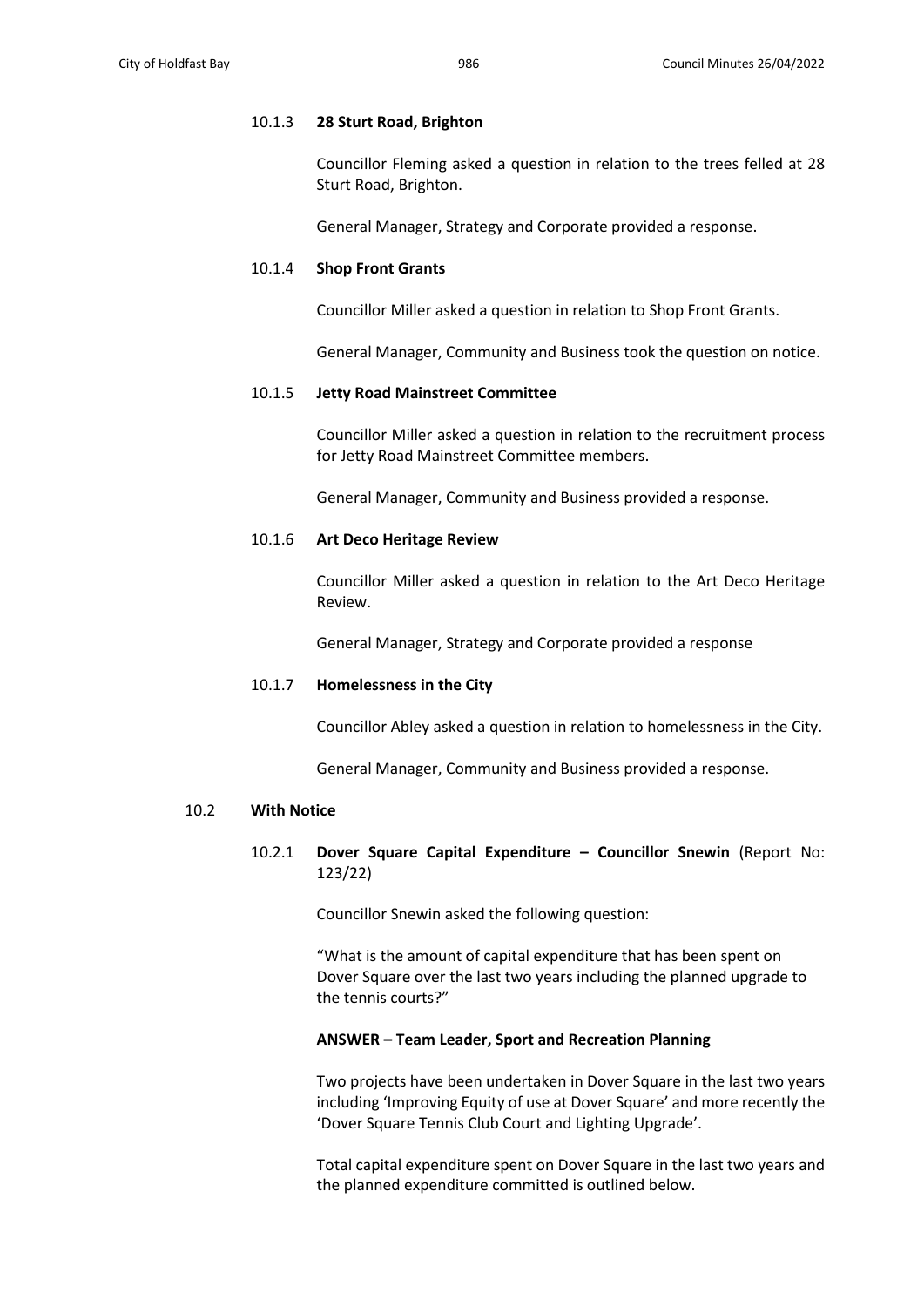| <b>Capital Projects</b>                                                                                        | <b>External</b><br><b>Funds</b><br>(State/Federal<br>Govt.<br><b>Funding</b> ) | Council<br><b>Funded</b><br>Capital<br><b>Expenditure</b> | <b>Total Capital</b><br><b>Expenditure</b><br>(Actual &<br>Budget) |
|----------------------------------------------------------------------------------------------------------------|--------------------------------------------------------------------------------|-----------------------------------------------------------|--------------------------------------------------------------------|
| Dover Square Improvements<br>including fence alterations,<br>landscaping, signage and<br>additional amenities. |                                                                                | \$60,452                                                  | \$60,452                                                           |
| Dover Square Tennis Club<br>Court and Lighting Upgrade                                                         | \$110,000                                                                      | \$331,783                                                 | \$466,721                                                          |
| <b>Total</b>                                                                                                   | \$110,000                                                                      | \$392,235                                                 | \$527.173                                                          |

Note: \* Of the \$466,721 project budget, \$24,938 has been expended to date.

## 10.2.2 **Tennis Court Lighting – Councillor Miller** (Report No: 131/22)

Councillor Miller asked the following question:

"Can administration advise:

- 1. Which tennis courts in Holdfast Bay have lighting?
- 2. Whether any tennis courts could be identified as appropriate locations to have lighting installed."

## **ANSWER – Team Leader, Sport and Recreation Planning**

1. The City of Holdfast Bay has a total of 46 courts across 11 locations for the residents and community to enjoy.

Lights are provided at five locations, soon to be six with the installation of new lights at Dover Square Tennis Club which will be completed in 2023. Lights are available at locations that are home to Tennis Clubs. These lights are metered separately from Council and operation of the lights are at the Club's expense. For this reason, community access to lights is by arrangement with the club.

The following table provides a summary of the courts available within the City of Holdfast Bay.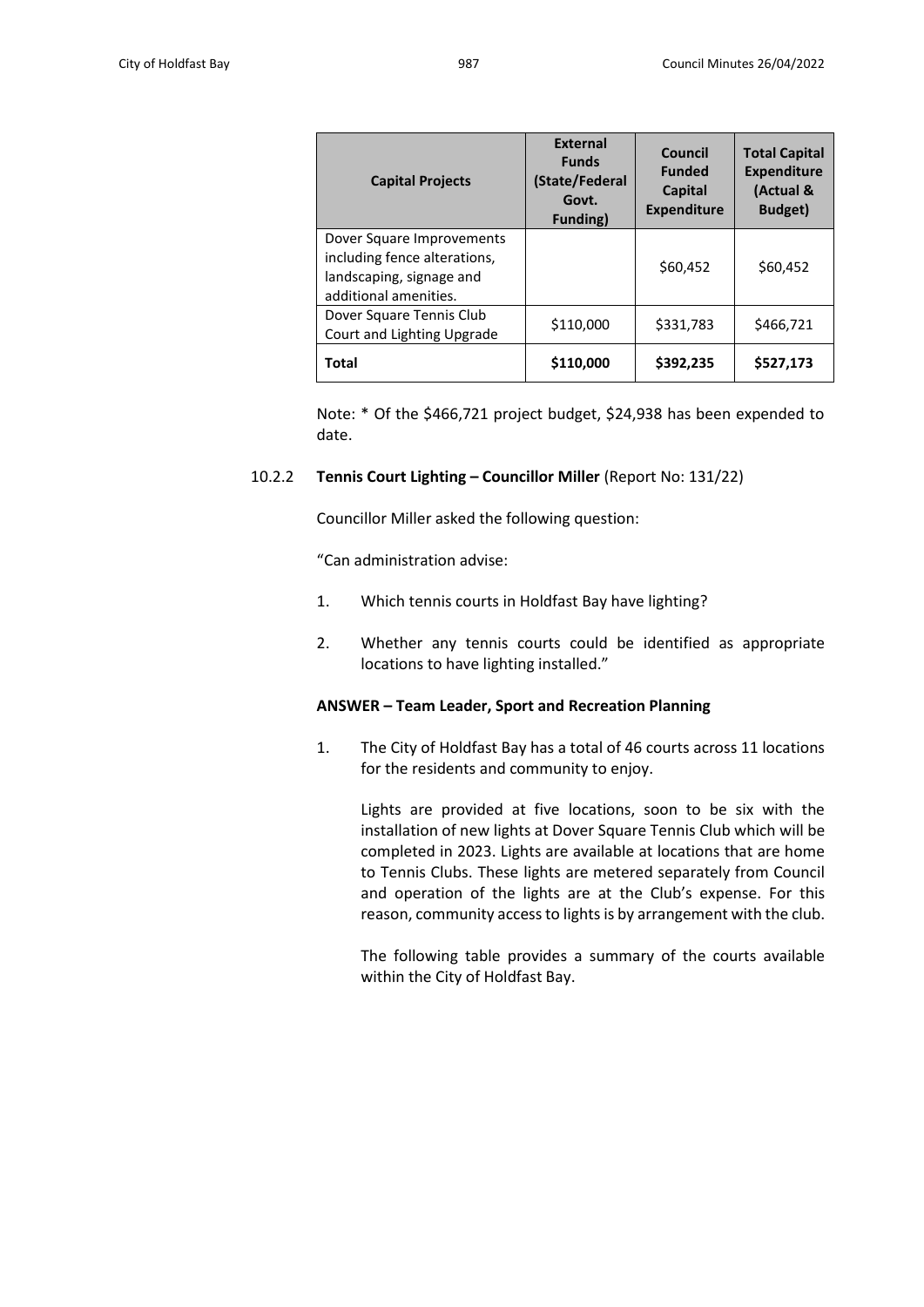| <b>Location</b>                                                                                      | #<br><b>Courts</b> | <b>Details</b>                                              | <b>Lights</b> |
|------------------------------------------------------------------------------------------------------|--------------------|-------------------------------------------------------------|---------------|
| <b>Kingston Historic House</b><br>Grounds<br>5 Cameron Ave, Kingston Park                            | 2                  | Community courts                                            |               |
| <b>Kauri Community Sports Centre</b><br>Scholefield Road, Seacliff                                   | 12                 | 8 club use<br>4 community accessible<br>outside of club use |               |
| <b>Dover Square Tennis Club</b><br>Dover Square Reserve<br>45A Broadway, South Brighton              | 4                  | All are community<br>accessible outside of<br>club use      | (2023)        |
| <b>Brighton Tennis Club</b><br><b>Keelara Reserve</b><br>19 Keelara Street, Brighton                 | 6                  | 4 club use<br>2 community accessible<br>outside of club use |               |
| <b>Wattle Reserve</b><br>100 Esplanade, Hove                                                         | 1                  | 1/2 court, not full size<br>Community court                 |               |
| <b>Bowker Oval Reserve</b><br>Bowker Street, North Brighton                                          | $\mathbf{1}$       | <b>Community Court</b>                                      |               |
| <b>Somerton Tennis Club</b><br><b>Paringa Park Reserve</b><br>34 Paringa Avenue, Somerton<br>Park    | 6                  | All are community<br>accessible outside of<br>club use      |               |
| <b>Seaforth Park</b><br>Tarlton Street, Somerton Park                                                | 1                  | Community court                                             |               |
| <b>Sutherland Reserve</b><br>66 Bath Street, Glenelg South                                           | 1                  | Community court                                             |               |
| <b>Holdfast Tennis Club</b><br><b>Margaret Messenger Reserve</b><br>Williams Avenue, Glenelg East    | 8                  | 6 club use<br>2 community accessible<br>outside of club use |               |
| <b>Helmsdale Tennis Club</b><br><b>Sandison Reserve</b><br>Third Avenue / Augusta Street,<br>Glenelg | 4                  | 2 club use<br>2 community accessible                        | ✓             |

2. Upon assessment of the community courts without lights, three are directly adjoining private residential properties (Bowker Oval, Seaforth Park and Sutherland Reserve). Wattle Reserve half court and Kingston Historic House courts are within 35m of the nearest resident. Installation of new sports lighting would be subject Council approval and to community consultation through a Development Assessment process.

# **11. MEMBER'S ACTIVITY REPORTS** - Nil

# **12. MOTIONS ON NOTICE**

## **Leave of the Meeting**

Councillor Miller sought leave of the meeting to propose that Item 12.1 Beach Concert Pass Outs (Report No: 122/22) be considered in confidence at 18.1, Items in Confidence.

Leave of the meeting was granted.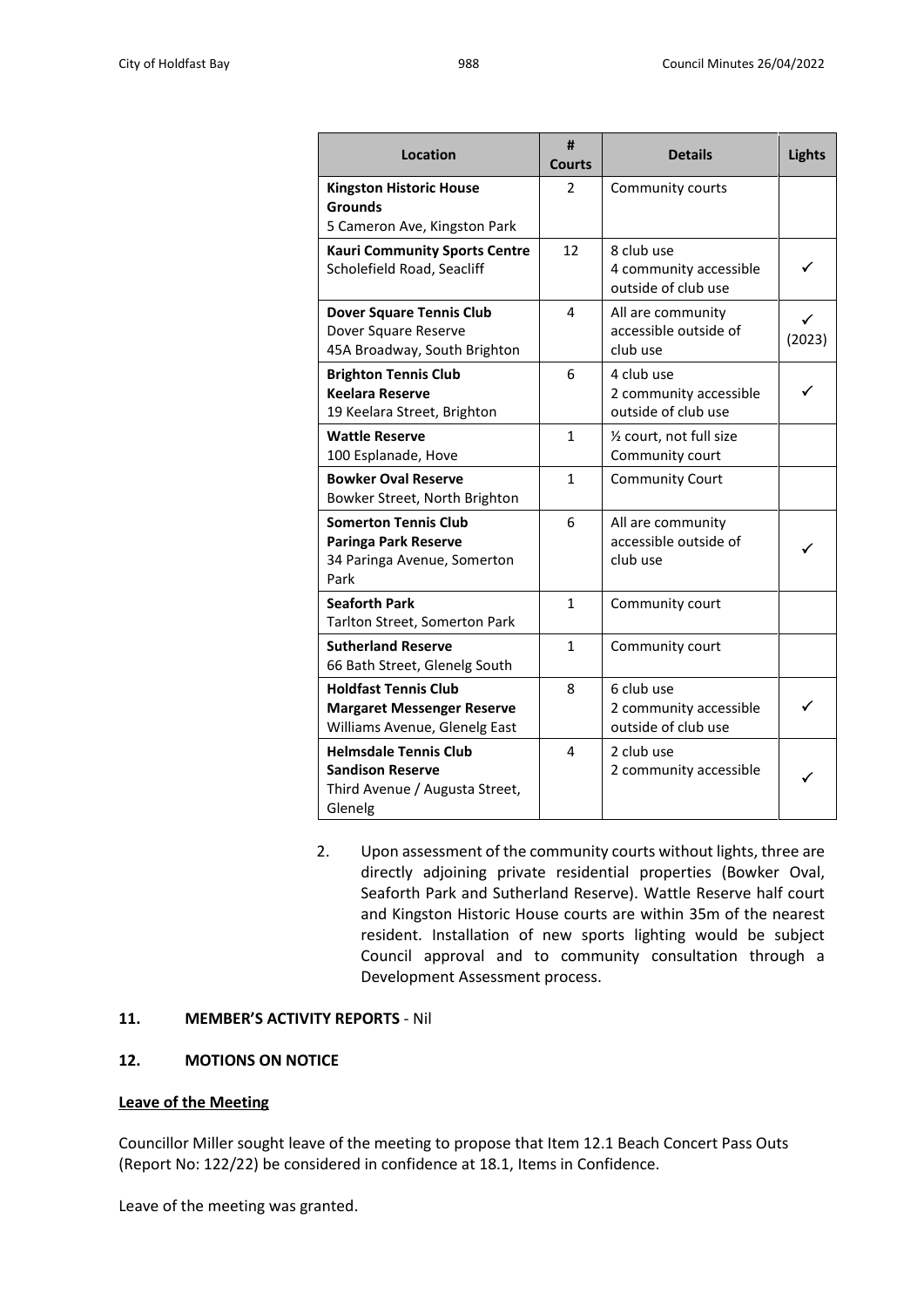12.2 **Review of Planning, Development and Infrastructure Act 2016 – Councillor Fleming** (Report No: 124/22)

## **Motion C260422/2574**

- **1. That Council authorise the Mayor to write to the Premier of South Australia, The Hon. Peter Malinauskas, advocating in support of a comprehensive review of the Planning, Development and Infrastructure Act 2016 in acknowledgement that the new planning system has resulted in a loss of community voices in its decision making process. That the review focus on:**
	- **a. returning appeal rights for representors to the Environment, Resources and Development Court against some performance assessed developments, similar to previous appeal rights for category 3 merit developments under the Development Act 1993;**
	- **b. an increase in elected member representation on Council Assessment Panels;**
	- **c. increasing the level of protection of local heritage places and historic areas; and**
	- **d. the preservation of neighbourhood character through consideration of appropriate design principles**
- **2. That the above points be communicated in writing to the Local Government Association, the Premier and the Leader of the Opposition with copies to all SA Councils.**

Moved Councillor Fleming, Seconded Councillor Lonie **Carried Unanimously**

12.3 **Leave of Absence – Councillor Smedley** (Report No: 130/22)

## **Motion C260422/2575**

**That Councillor John Smedley be granted a leave of absence from Council from 27 April 2022 until 12 June 2022 inclusive.**

Moved Councillor Miller, Seconded Councillor Lonie **Carried Unanimously**

## **13. ADJOURNED MATTERS**

13.1 **Sister City Agreements** (Report No: 103/22)

On 14 September 2021, Council considered a report (290/21) regarding existing Sister City Agreements signed in 1997 with the City of Hayama, Japan and in 2001 with the City of New Orleans, United States of America.

A motion was put forward that "Administration take the necessary steps to reinvigorate the Sister City Agreements with the City of Hayama, Japan dated 15 December 1997 and renewed on 27 May 2007, and the Sister City and Trade Agreement with the City of New Orleans dated 20 April 2001." The motion was moved by Councillor Smedley and seconded by Councillor Miller.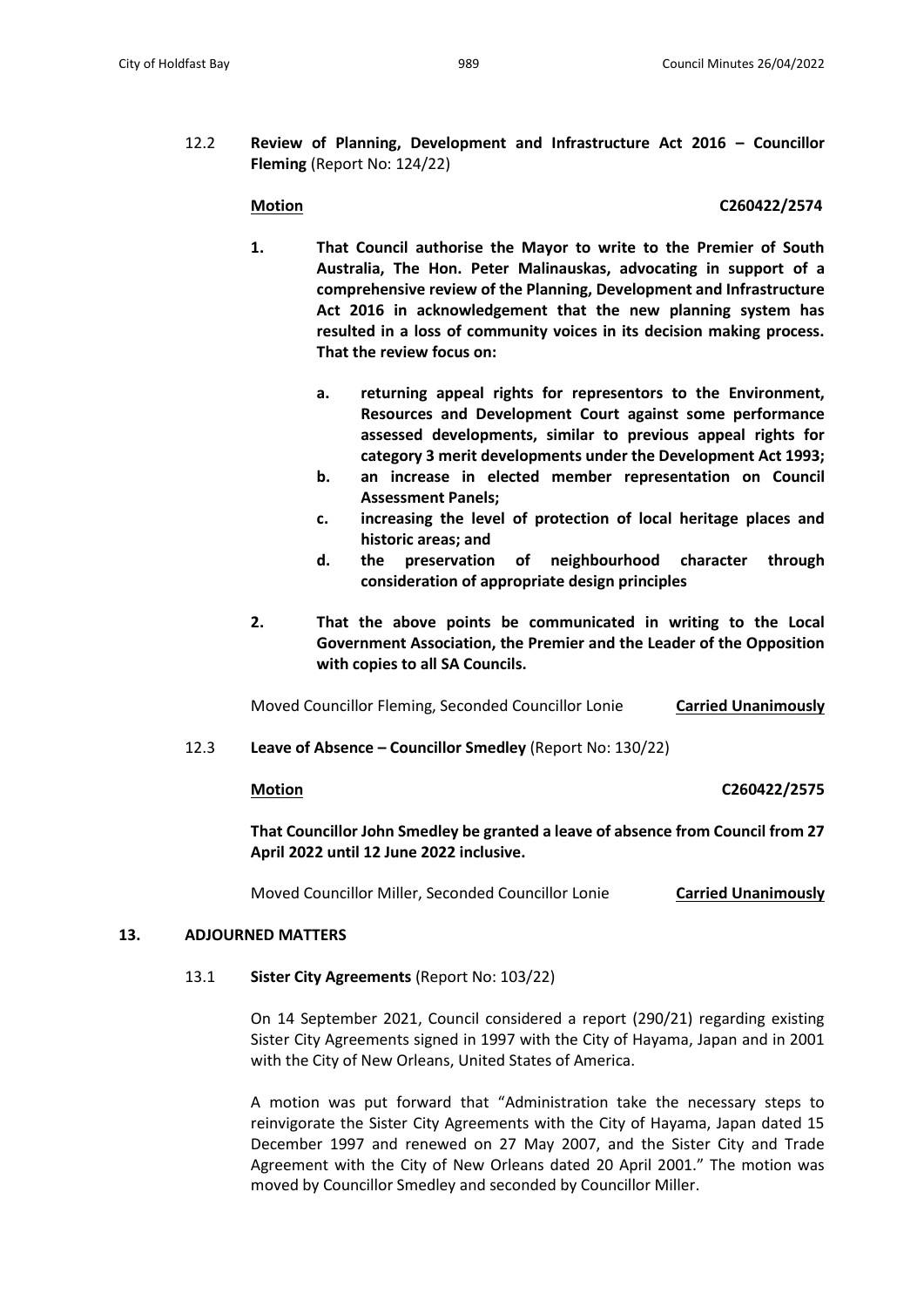Councillors Miller and Clancy spoke to the motion and Councillor Smedley as the mover retained the right of reply.

Council resolved that "the motion be adjourned until Administration brings back a report with further information and to allow Administration to contact the Cities to see if they wish to reinvigorate the Agreements" (C140921/2405), under Regulation 19, *Local Government (Proceedings at Meetings) Regulations 2013*. Councillor Lonie moved the motion and Councillor Patton seconded it.

The adjourned motion needs to be considered before any new motion can be considered.

Contact has been made with both Cities and replies have been received.

**Motion**

**From Council Meeting 14 September 2021:**

**That Administration take the necessary steps to reinvigorate the Sister City Agreements with the City of Hayama, Japan dated 15 December 1997 and renewed on 27 May 2007, and the Sister City and Trade Agreement with the City of New Orleans dated 20 April 2001.**

Moved Councillor Smedley, Seconded Councillor Miller

### **Formal Motion**

### **That the motion be put.**

Moved Councillor Fleming, Seconded Councillor Snewin **Lost**

**Motion: C260422/2576**

**That Council:**

- **1. maintain the Sister City and Trade Agreement with the City of New Orleans at this time, noting that Council should undertake a workshop to establish its strategic interests and willingness to invest in the relationship, pending further information from the City of New Orleans; and**
- **2. terminate the Sister City Agreement with the City of Hayama, in a spirit of goodwill and friendship, noting that neither city is in a position to invest in the relationship.**

Moved Councillor Lonie, Seconded Councillor Fleming **Carried Unanimously**

### **14. REPORTS OF MANAGEMENT COMMITTEES AND SUBSIDIARIES**

14.1 **Minutes – Jetty Road Mainstreet Committee – 6 April 2022** (Report No: 112/22)

The Minutes of the Jetty Road Mainstreet Committee meeting held on 6 April were attached and presented for Council's information.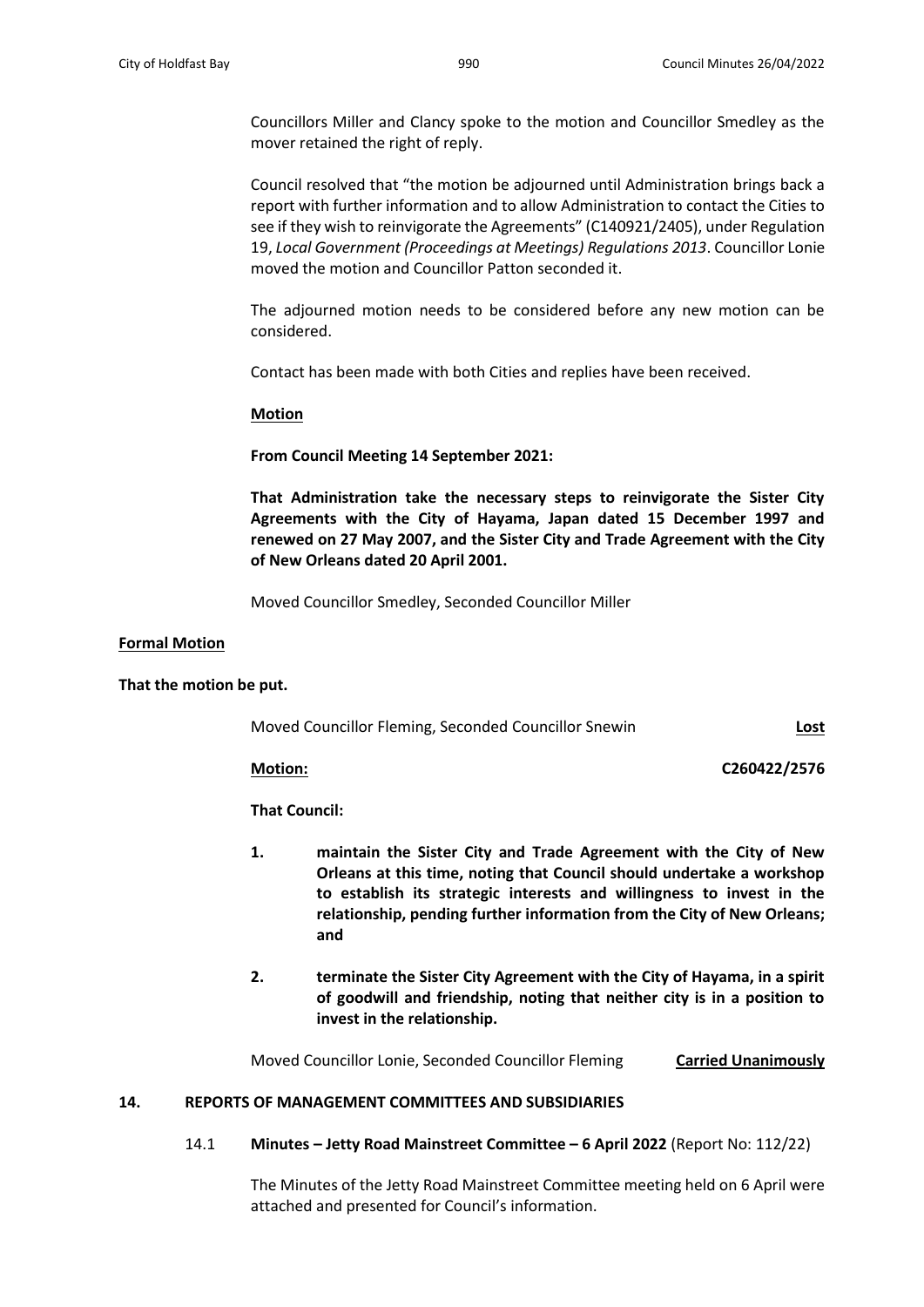Jetty Road Mainstreet Committee Agenda, Reports and Minutes are available on Council's website and the meetings are open to the public.

**Motion C260422/2577**

**That Council notes the minutes of the Jetty Road Mainstreet Committee of 6 April 2022.**

Moved Councillor Abley, Seconded Councillor Miller **Carried Unanimously**

### **15. REPORTS BY OFFICERS**

15.1 **Items in Brief** (Report No: 113/22)

These items were presented for the information of Members.

After noting the report any items of interest were discussed and, if required, further motions proposed.

### **Motion C260422/2578**

**That the following items be noted and items of interest discussed:** 

- **1. Enabling Resilient Food Systems In South Australia Project**
- **2. Bay Discovery Centre's Latest Exhibition, The Finishing Touch**
- **3. Third Quarter Grants Update**

Moved Councillor Lonie, Seconded Councillor Fleming **Carried Unanimously**

15.2 **Budget and Annual Business Plan Update – as at 31 March 2022** (Report No: 126/22)

This report covered the third update of Council's 2021/22 budget conducted as at 31 March 2022.

A comprehensive review of Municipal budgets increased the forecast operating surplus by \$97,946 to \$970,881. Major variances accounted for include additional revenue from the Brighton Caravan Park and Partridge House, and savings on the cost of borrowings. The high forecast operating surplus included Local Roads and Community Infrastructure (LRCI) funding, accounted for in the December 2021 budget update, which due to accounting standard requirements was included as operational revenue. If this accounting anomaly was excluded then the underlying surplus forecast for 2021/22 is \$281,704.

Capital expenditure increased by \$442,721 mostly to account for additional funding already approved by Council.

Attached were financial reports for Municipal and Alwyndor operations, commercial activities, and progress summaries and analysis of Annual Business Plan projects.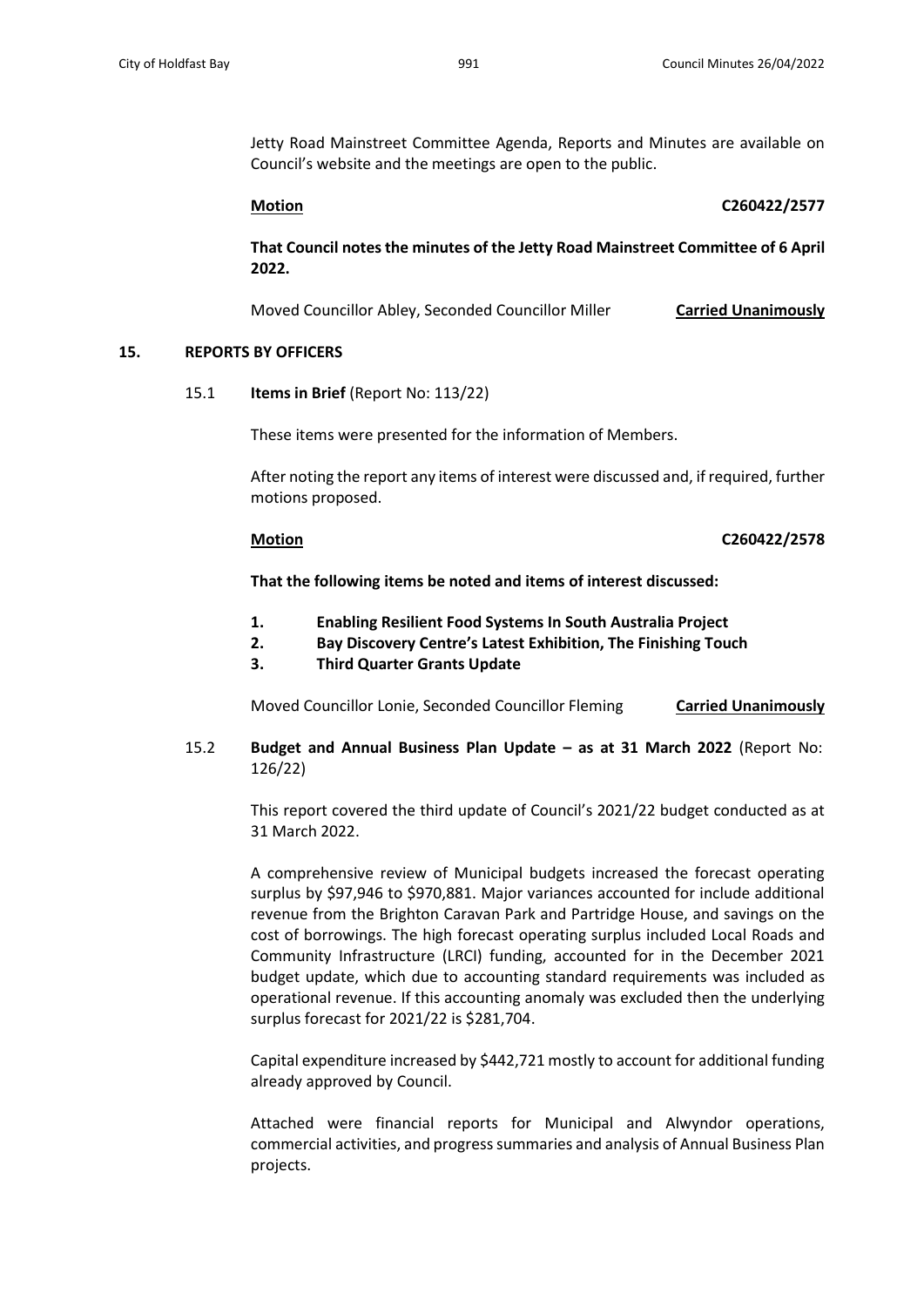- **1. That Council notes the third 2021/22 budget update for Council's municipal operations including:**
	- **(a) an increase in the forecast operating surplus for 2021/22 of \$97,946 from \$872,935 to \$970,881;**
	- **(b) an increase in forecast capital expenditure of \$442,721 from \$26.924 million to \$27.366 million;**
	- **(c) an increase in forecast capital revenue of \$50,000 from \$4.075 million to \$4.125 million; and**
	- **(d) an increase in forecast net financial liabilities of \$294,775 at 30 June 2022 from \$34.096 million to \$34.391 million.**
- **2. That Council notes for Alwyndor operations no change to the 2021/22 revised budget forecast.**
- **3. That Council note the Annual Business Plan quarterly update for March 2022.**

Moved Councillor Snewin, Seconded Councillor Abley **Carried Unanimously**

# 15.3 **Pigeon Control** (Report No: 76/22)

A motion was raised at the 25 January 2022 Council meeting, to investigate best practices for the management of feral pigeons in the City of Holdfast Bay. With many treatments available, research has shown that best practise suggests a combination of methods is the most effective at keeping pigeon numbers low. Importantly, pigeon flocks increase due to the availability of food, fresh water and secure breeding sites and it is unlikely that feral pigeons can be eliminated, though a combination of strategies were recommended to assist in keeping the numbers down.

# **Motion C260422/2580**

**That Council:**

- **1. Endorses the following additional strategies for pigeon control:**
	- **• Review and update the existing bird feeding prohibited signage.**
	- **• Provide signage to businesses with outdoor dining permits to encourage patrons not to feed birds and to discard their waste.**
	- **• Investigate and trial grants for businesses to assist property owners undertaking approved pigeon management actions for proofing and deterrents.**
	- **• Increased communication and enforcement with businesses to clear food waste from tables.**
	- **• Provision of information and education campaign via the council's website, social media channels and newsletters.**
- **2. Endorses \$10,000 to be included in the 2022/23 Draft Annual Business Plan for the additional pigeon control strategies.**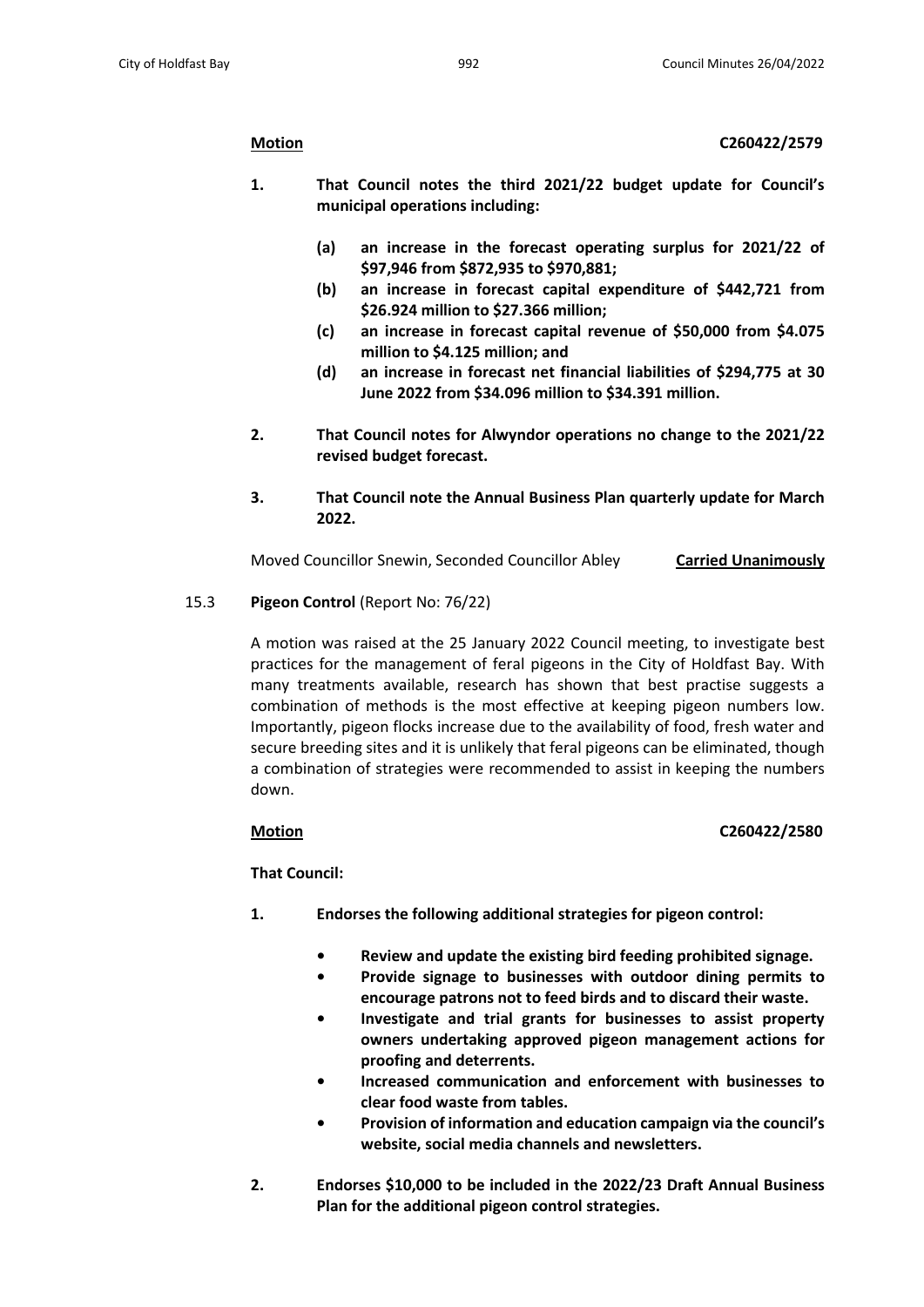**3. Review the success of the above strategies over the next 12 months and report back to Council with the results and draft Pigeon Management Policy.**

Moved Councillor Abley, Seconded Councillor Patton **Carried**

# **Division Called**

A division was called and the previous decision was set aside.

Those voting for: Councillors Fletcher, Snewin, Patton, Abley, Lonie, Clancy, Bradshaw, Chabrel (8) Those voting against: Councillors Miller, Fleming (2)

His Worship the Deputy Mayor declared the motion **Carried**

## 15.4 **Draft 2022-2023 Annual Business Plan** (Report No: 129/22)

The Draft 2022-23 Annual Business Plan was presented for endorsement and release for community engagement. It has been developed having regard to the "Our Place" 2050+ Strategic Plan, Asset Management Plans, Long Term Financial Plan and directions provided by Council.

The draft budget has been developed with a general rate increase of 3.2% and satisfies Council's financial sustainability and performance measures.

The Draft 2022-23 Annual Business Plan and consultation results are due for review by Council's Audit Committee on 1 June 2022.

A number of changes to the legislative requirements for our Annual Business Plan were included in the *Statutes Amendment (Local Government Review) Act 2021*. These were outlined in the report.

## **Motion C260422/2581**

- **1. Subject to minor alterations and design, the Draft 2022-23 Annual Business Plan contained in Attachment 1 be released for community consultation.**
- **2. That the process for community consultation on the Draft 2022-23 Annual Business Plan, as described in this report, be endorsed.**

Moved Councillor Clancy, Seconded Councillor Lonie **Carried Unanimously**

## 15.5 **Policy – Fees and Charges** (Report No: 102/22)

Pursuant to section 188 of the *Local Government Act 1999*, Council may set a range of discretionary fees and charges.

Recently, two separate instances of requests for fee reductions were received and considered by Council. While decisions on these instances were made in a principled manner, it highlighted a need in Council's policy suite.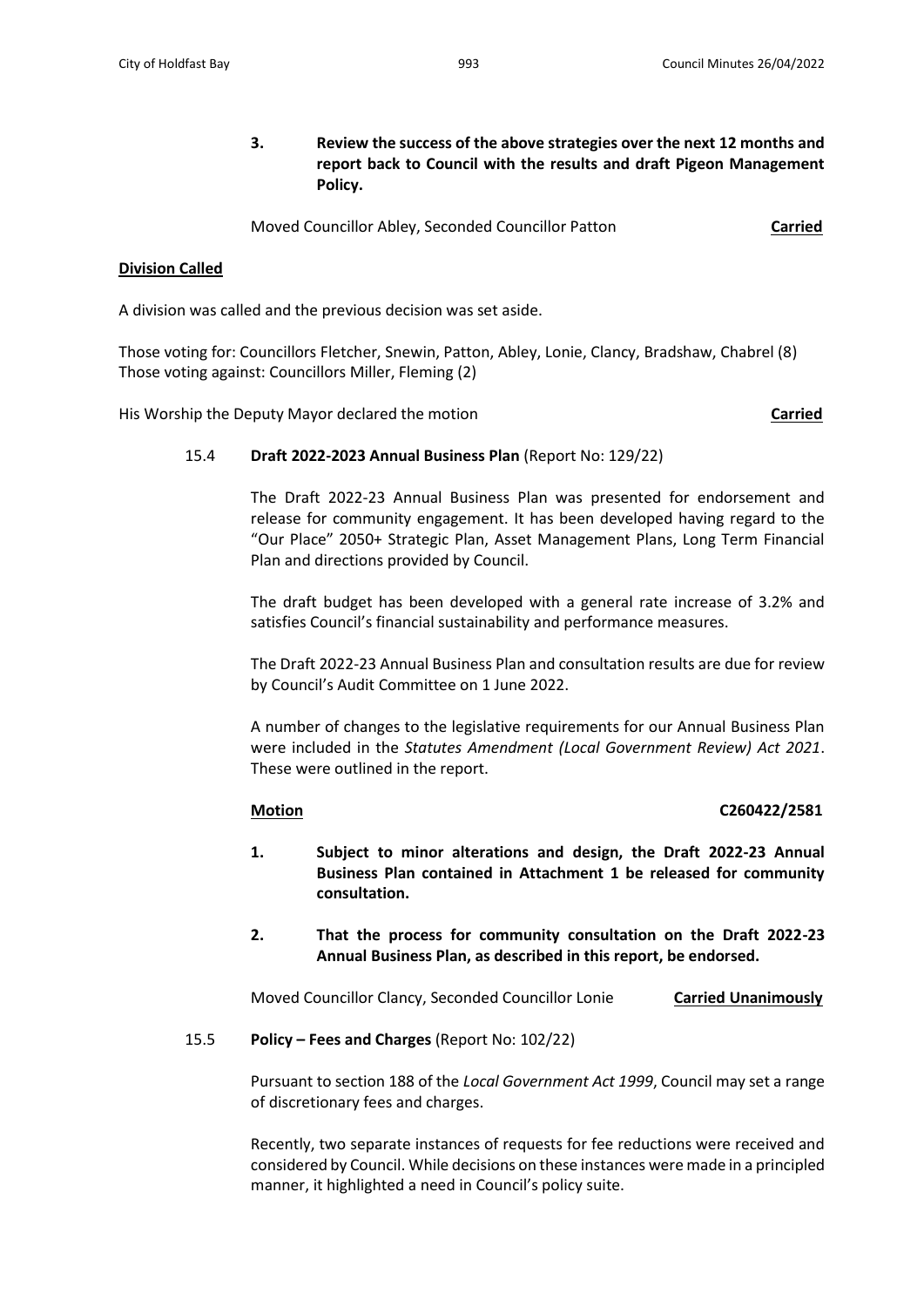Discretionary fees and charges are generally set annually via the Annual Business Planning process. To improve consistency and ensure clear rationale for any fees and charges, a draft Fees and Charges Policy has been developed, and was provided for Council's consideration as Attachment 2.

### **Motion C260422/2582**

### **That Council adopt the proposed Fees and Charges Policy.**

Moved Councillor Snewin, Seconded Councillor Lonie **Carried Unanimously**

15.6 **Traffic Volumes and Congestion – Sixth Avenue Maxwell Terrace and Buttrose Street Glenelg East** (Report No: 121/22)

Council at its meeting on the 25 January 2022, resolved the following Motion C250122/2519:

> *Administration undertake an investigation including consultation with the Department of Infrastructure and Transport and City of Marion on options to reduce traffic volumes and congestion during peak hour traffic flow at Maxwell Terrace, Sixth Avenue and Buttrose Street and bring a report back to Council.*

The roundabout at the intersection of Sixth Avenue, Buttrose Street and Maxwell Terrace is adjacent the only tram level crossing between Brighton Road and Morphett Road and the preferred crossing location for a significant residential catchment. The intersection has been reported and observed to have a number of safety and performance issues.

The key causes of congestion at this intersection are the proximity of the roundabout to the tram level crossing, as well as the Dunbar Terrace intersection's proximity to single-lane treatments on Sixth Avenue.

Based on a traffic investigation including consultation with a number of residents, retaining the roundabout is considered the most operationally effective solution noting that some congestion will occur during peak times. Improvements to the traffic control devices on Sixth Avenue to improve traffic flow together with pedestrian ramp upgrades are recommended.

## **Motion C260422/2583**

**That Council note the report to retain the roundabout and proceed with Option 1 to improve the Sixth Avenue traffic control devices and undertake improvements to pedestrian access.**

Moved Councillor Fletcher, Seconded Councillor Patton **Carried Unanimously**

### **16. RESOLUTIONS SUBJECT TO FORMAL MOTIONS -** Nil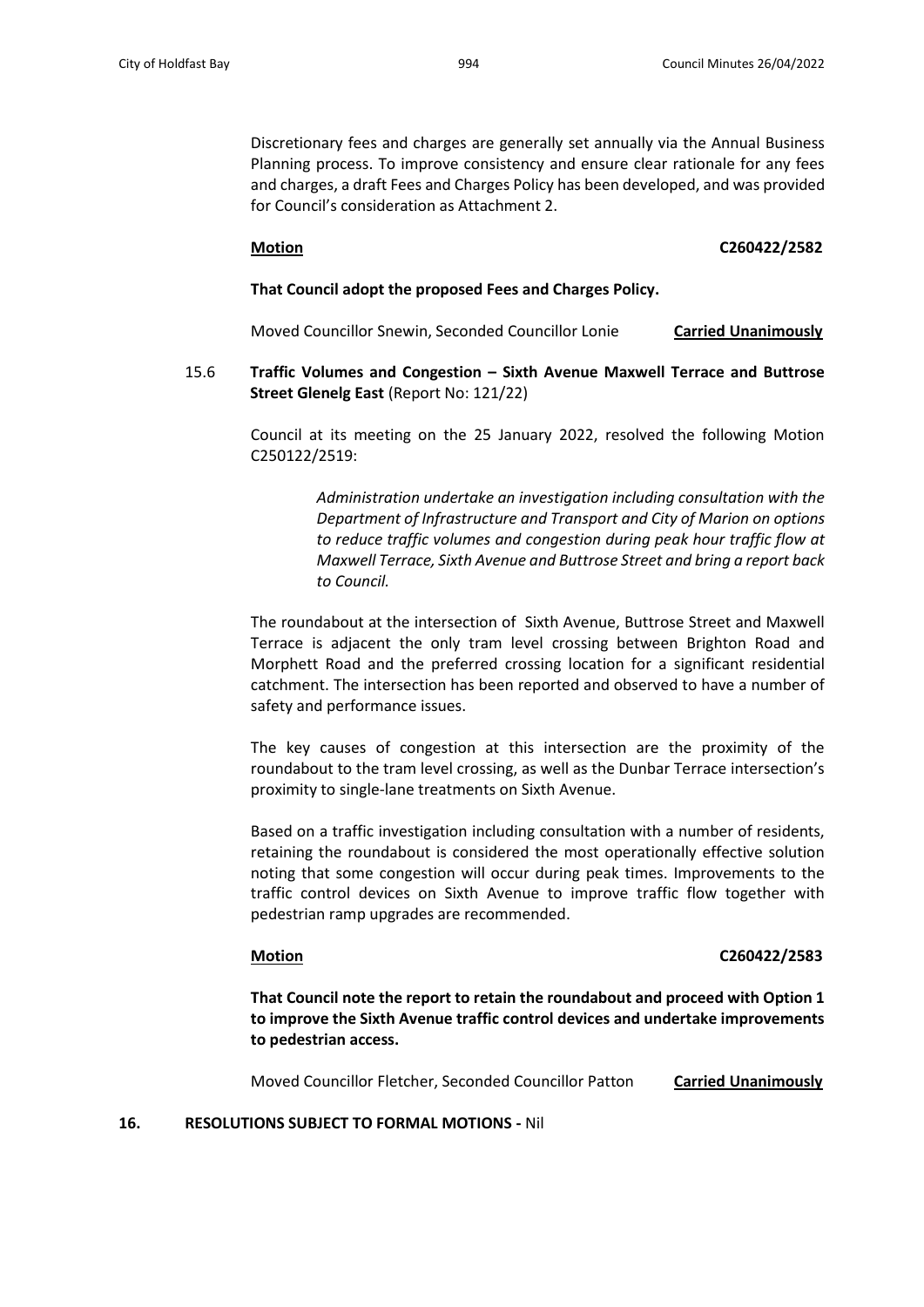# **17. URGENT BUSINESS – SUBJECT TO THE LEAVE OF THE MEETING**

17.1 Councillor Patton sought to bring forward a motion without notice. The Deputy Mayor deemed the matter was one of urgency and accepted the motion.

# **Motion**: **C260422/2584**

That Council acknowledge the framed Indigenous jersey from the Glenelg District Cricket Club, presented to Deputy Mayor Smedley at the Club's annual awards dinner and the Club be congratulated for the design of their Indigenous round jersey.

Moved Councillor Patton, Seconded Councillor Lonie **Carried Unanimously**

17.2 Councillor Bradshaw sought to bring forward a motion without notice. His Worship the Deputy Mayor deemed the matter was one of urgency and accepted the motion.

# **Motion**: **C260422/2585**

That a letter of congratulations be sent to the newly appointed Leader of the Opposition of South Australia, Mr David Speirs, MP.

Moved Councillor Bradshaw, Seconded Councillor Chabrel **Carried Unanimously**

# **18. ITEMS IN CONFIDENCE**

Item 12.1 Beach Concert Pass Outs – Councillor Miller (Report No: 122/22) was considered in Item 18, Items in Confidence, as per leave of the meeting granted.

12.1 **Beach Concert Pass Outs – Councillor Miller** (Report No: 122/22)

**Motion - Exclusion of the Public – Section 90(3)(b) Order C260422/2586**

- **1. That pursuant to Section 90(2) of the** *Local Government Act 1999* **Council hereby orders that the public be excluded from attendance at this meeting with the exception of the Chief Executive Officer and Staff in attendance at the meeting in order to consider Report No: 122/22 Beach Concert Pass Outs – Councillor Miller in confidence.**
- **2. That in accordance with Section 90(3) of the** *Local Government Act 1999* **Council is satisfied that it is necessary that the public be excluded to consider Report No: 122/22 Beach Concert Pass Outs – Councillor Miller on the following grounds:**
	- **b. pursuant to section 90(3)(b) of the Act, the information to be received, discussed or considered in relation to this Agenda Item is information the disclosure of which could reasonably be expected to confer a commercial advantage and Council would prejudice the commercial position of the Council.**